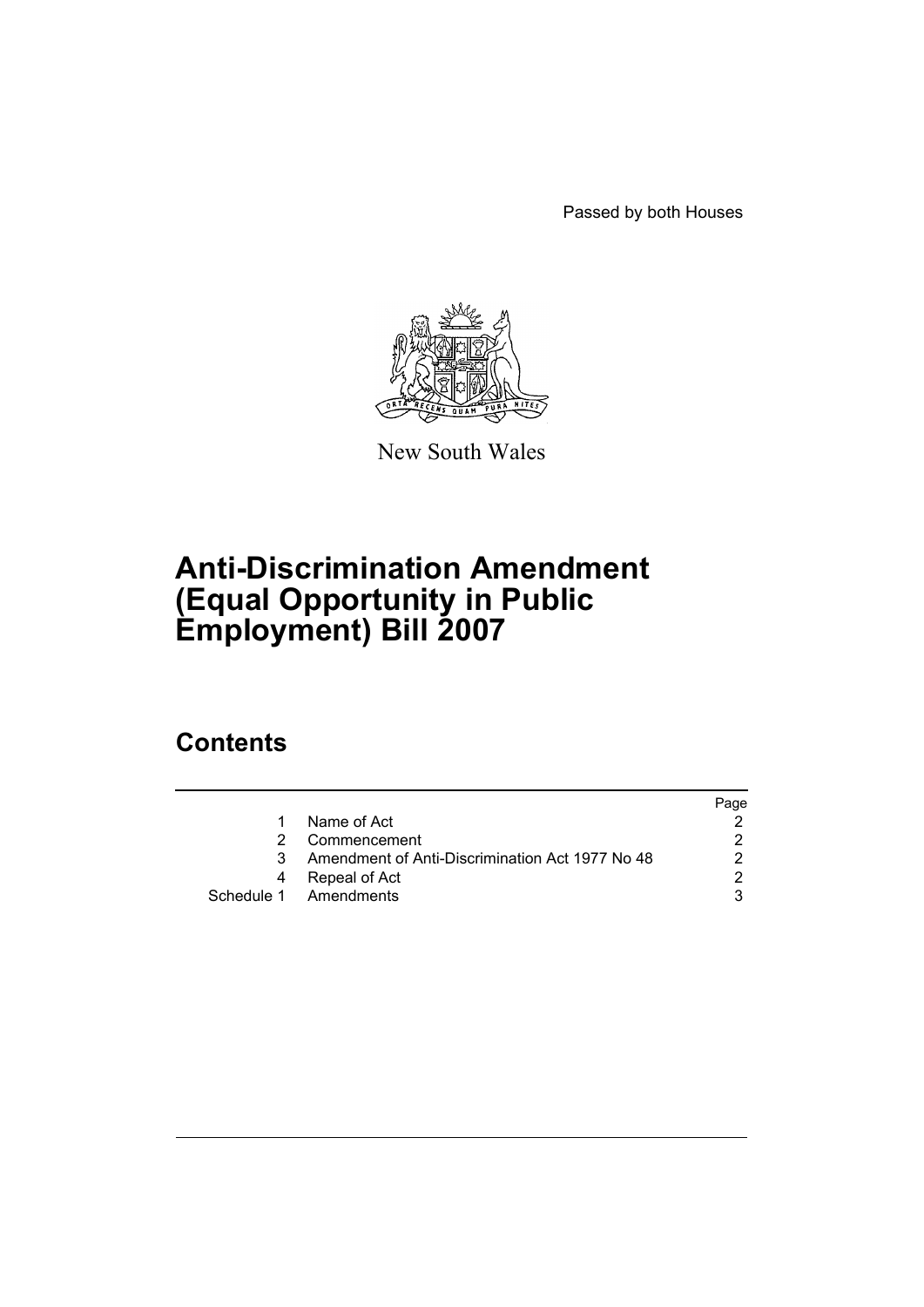*I certify that this public bill, which originated in the Legislative Assembly, has finally passed the Legislative Council and the Legislative Assembly of New South Wales.*

> *Clerk of the Legislative Assembly. Legislative Assembly, Sydney, , 2007*



New South Wales

## **Anti-Discrimination Amendment (Equal Opportunity in Public Employment) Bill 2007**

Act No , 2007

An Act to amend the *Anti-Discrimination Act 1977* with respect to separate annual reporting on EEO matters and to update references to persons with a disability.

*I have examined this bill and find it to correspond in all respects with the bill as finally passed by both Houses.*

*Assistant Speaker of the Legislative Assembly.*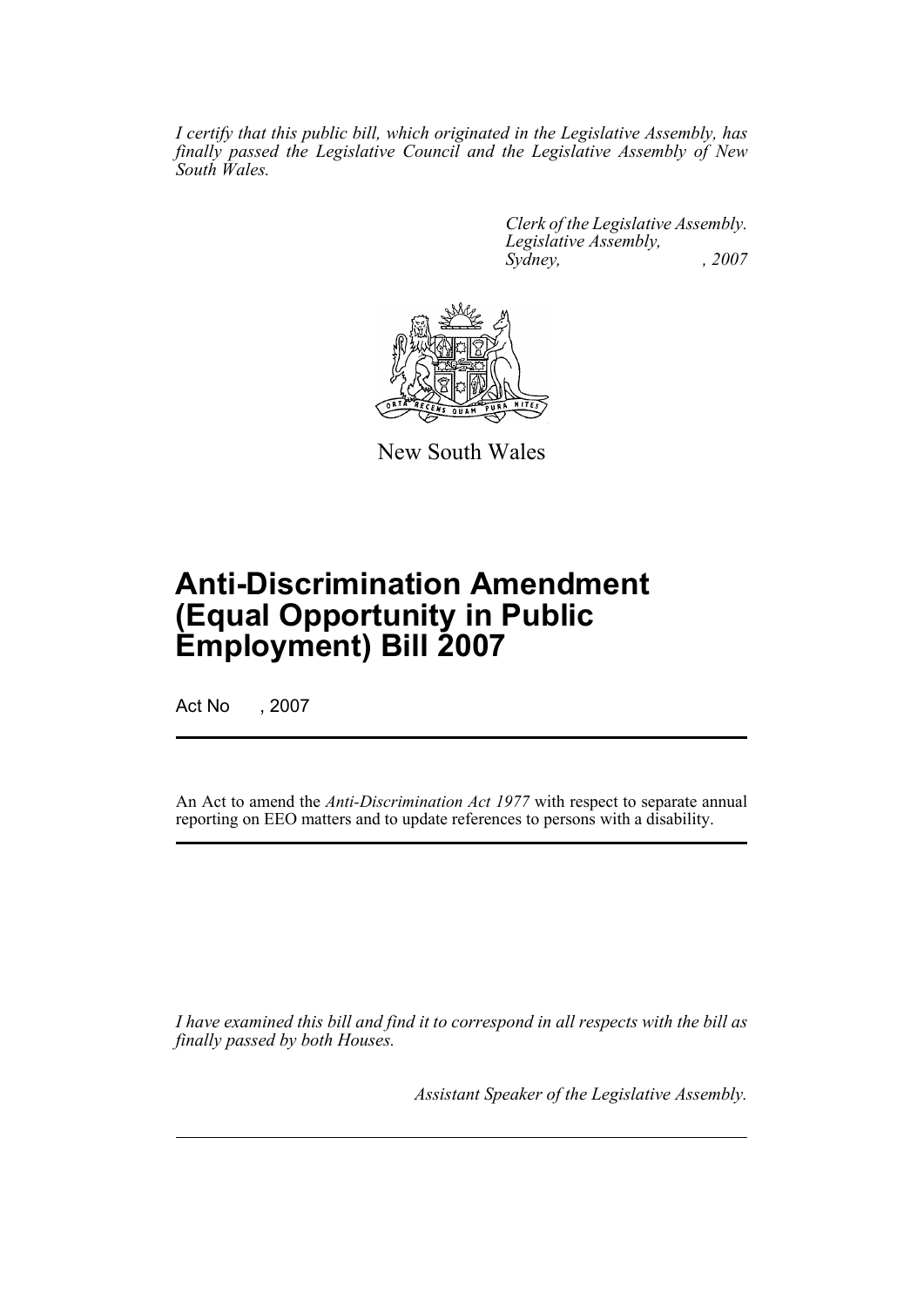#### <span id="page-2-0"></span>**The Legislature of New South Wales enacts:**

#### **1 Name of Act**

This Act is the *Anti-Discrimination Amendment (Equal Opportunity in Public Employment) Act 2007*.

#### <span id="page-2-1"></span>**2 Commencement**

This Act commences on the date of assent to this Act.

#### <span id="page-2-2"></span>**3 Amendment of Anti-Discrimination Act 1977 No 48**

The *Anti-Discrimination Act 1977* is amended as set out in Schedule 1.

#### <span id="page-2-3"></span>**4 Repeal of Act**

- (1) This Act is repealed on the day following the day on which this Act commences.
- (2) The repeal of this Act does not, because of the operation of section 30 of the *Interpretation Act 1987*, affect any amendment made by this Act.